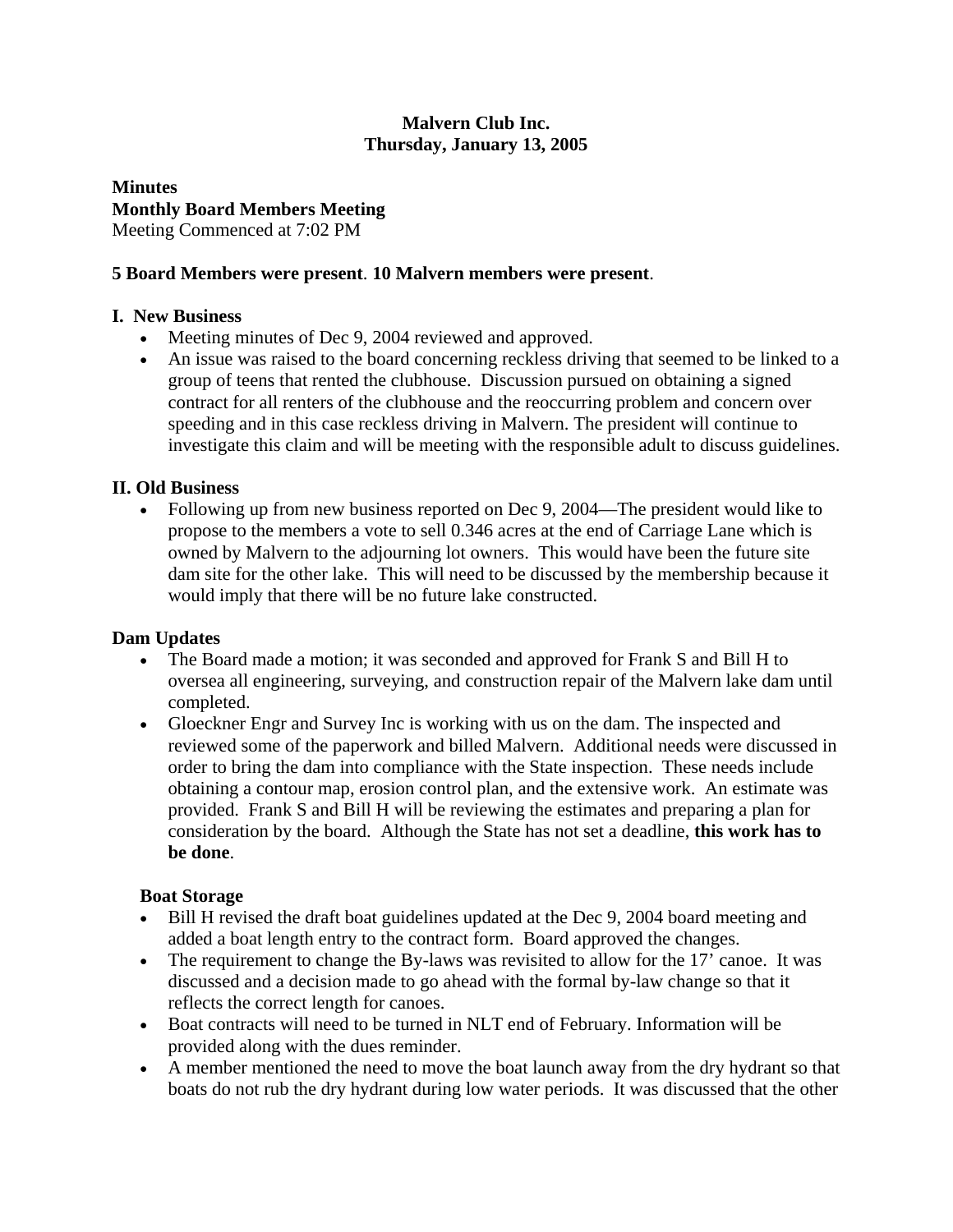side could be used but would need to lay down some gravel. This needs to be further researched.

## **III. Committee Reports**

Finance

• Finance report was provided.

Roads

- Bill H raised concern over the movable speed bumps and the possibility that they may be moved around by unauthorized persons. Discussion followed on use of permanent speed bumps. The option of using speed bumps to slow traffic is being considered by the Board.
- **SPEEDERS** in our neighbor continue to be of great concern to all. It will be placed in front of the membership in April to vote on either installing numerous speed bumps to control traffic speed or as an alternative to the speed bumps vote to open the roads to the public so that the Madison Sheriff can begin to patrol and ticket speeders. There appears to be an increase in the number of complaints and now reckless driving that to date has not resulted in an accident but how long can it go on before someone is seriously injured.
- A letter to Estes on the status of his survey of Malvern Drive and abutting lots was mailed in December 2004. The president has not received an update as of Jan 13, 05. Estes has until Jan 27, 2005 to reply.
- Letter was received by the board about water run off and drainage onto Lot 161 as a result of clearing of an adjoining lot. The president and a member will take a closer look at what could be done within the easement right of way controlled by Malvern.
- A letter was emailed to the Board requesting an update on road paving schedules so that she could determine the appropriate time to pave her driveway. A response was given.
- Miss Utility will be contacted to mark lines on the road near the entrance and mailboxes so that gravel can be layered on the soft and rutted areas.
- An estimated was received from Thompson Lawn Care on snow clearing in Malvern. No action is required at this time because the road clearing is already contracted for 2005. However, this estimate will be useful for future considerations.

# Clubhouse

- Charles N. Smith has started the gutter work on the clubhouse.
- Recommendation that due to the **pressing needs for repairs on the dam** that all future clubhouse improvements are placed on hold to include window replacement listed on the 5-year plan, overhang repairs, and future clubhouse expansion.
- The president will discuss with the volunteer clubhouse coordinator, all clubhouse agreement forms and procedures. Clubhouse rentals continue to provide substantial monthly revenues.
- The president obtained a copy of the clubhouse septic fields from the health department. This information will be filed with the Board.